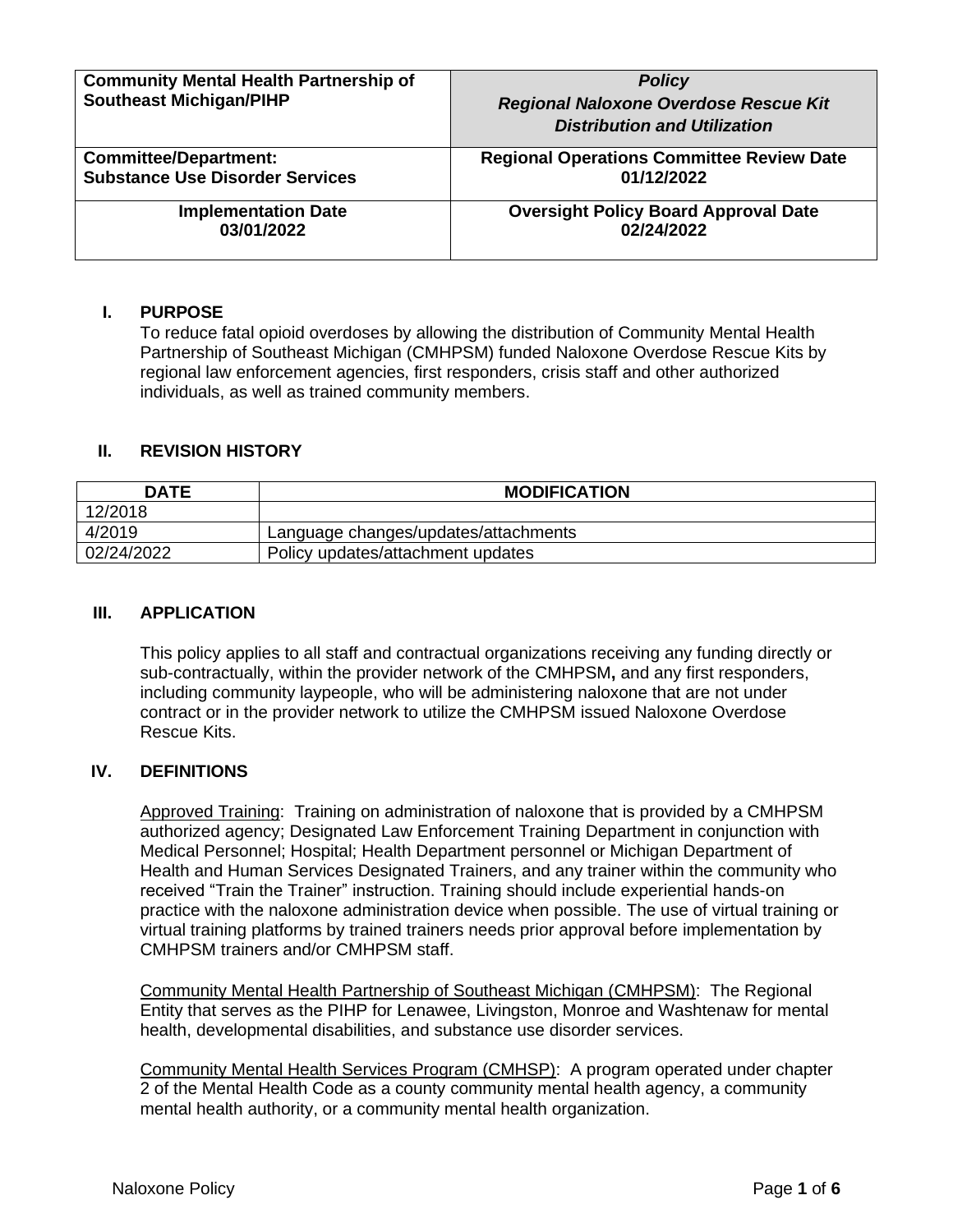Crisis Staff: Any staff assigned to a crisis response team/program within a CMHSP or substance use disorder (SUD) provider network who is involved in urgent/emergent responding to individuals engaged in using opioids and who are at risk of an overdose. This pertains to mobile outreach and crisis teams within the CMHSP, Regional Engagement Centers, emergency shelters, etc.

Opioid**:** A drug that is derived from the opium poppy or made synthetically. Opioids are narcotic sedatives that depress activity of the central nervous system, reduce pain, and induce sleep. First Responders often encounter opioids in the form of morphine, methadone, codeine, heroin, fentanyl, oxycodone and hydrocodone.

Naloxone**:** An opioid antagonist that can be used to counter the effects of an opioid overdose. Specifically, it can displace opioids from the receptors in the brain that control the central nervous system and respiratory system. It is marketed under various trademarks including, "Narcan." *Naloxone is only effective if administered to an individual who has opioids in their body.*

Naloxone Overdose Rescue Kit: A kit containing one box of Narcan® Nasal Spray (containing two doses of naloxone intranasal 4mg each) one pair of latex free gloves, oneway valve breathing barrier, instructional brochures, and other items and local resource information as applicable.

Prescription Label: A label that denotes the CMHPSM address, name of recipient agency, organization, event or individual; date of distribution; expiration date of the medication; sig notation, and prescriber name and address.

Regional Entity: The entity established under section 204b of the Michigan Mental Health Code to provide specialty services and supports.

Responder: Any individual authorized to utilize a CMHPSM Naloxone Overdose Rescue Kit *who has completed an approved training*.

State Portal: Online portal for obtainment of naloxone which is made available to organizations through the MDHHS website.

Substance Use Disorder (SUD) Core Provider: A local provider of substance use services utilizing the ROSC Model that coordinates all levels of care for clients with substance use disorders.

Universal Precautions**:** An approach to infection control to treat all human blood and certain human body fluids as if they were known to be infectious for HIV, HCV and other blood borne pathogens

# **V. POLICY**

Through the authorization of a prescriber's standing order (Exhibit A), only appropriately trained individuals are authorized to utilize CMHPSM funded Naloxone Overdose Rescue Kits in an attempt to respond to an individual presenting with an apparent opioid overdose. Tracking of distribution will be maintained by CMHPSM staff via an electronic Naloxone Rescue Kit Distribution Log (Exhibit B).

#### **VI. STANDARDS**

1. ASSESSMENT AND ADMINISTRATION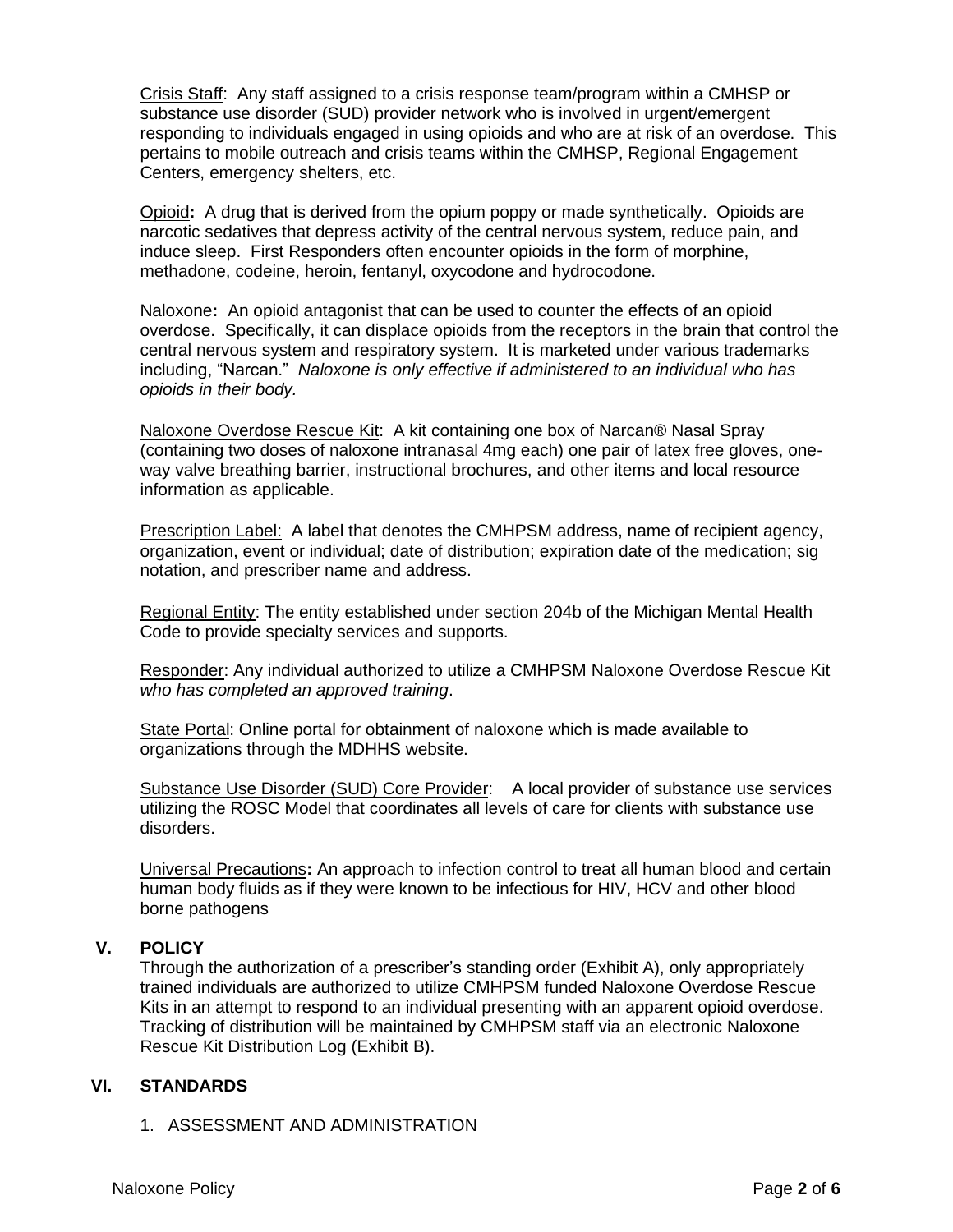In the event that a responder has arrived at the scene of a medical emergency prior to the arrival of EMS and has made a determination that the patient is displaying symptoms consistent with a suspected opioid overdose, the responding individual shall administer four milligrams of intranasal Narcan spray to the person by way of the nasal passages.

The following A.C.T.I.O.N. steps should be taken for **first responders** such as law enforcement officers:

- A. Responder shall use universal precautions.
- B. A brief medical assessment of the person as prescribed by First Aid Training can be conducted.
	- a. Taking into account statements from witnesses and/or family members regarding drug use.
	- b. Drug paraphernalia observed at the scene.
- C. The first responder shall
	- 1. **Arouse** the person using the "3 S's." Shout the person's name, shake the shoulders vigorously, and perform a sternal rub against the breastbone of the person.
	- 2. **Check** for signs of opioid overdose: pinpoint pupils, blue lips/fingernails, shallow/slowed or stopped breathing, snoring/gurgling sounds, unconsciousness, unresponsive to pain stimulus (sternal rub).
	- 3. **Telephone 911** For the first responder, communicate with dispatch
	- 4. **Intranasal/Intramuscular Naloxone** If the first responder makes a determination *the individual has symptoms consistent with* a suspected opioid overdose, the Naloxone Overdose Rescue Kit shall be utilized.
		- a. The first responder shall remove the back seal from the package, remove Narcan nasal spray, insert the nozzle into the nose, and push the plunger.
		- b. Note: in the event the responder is using another FDA approved naloxone device, they should follow the accompanying package insert instructions.
	- 5. **Oxygen** After administering naloxone, the responder shall carry out appropriate resuscitation measures according to their First Aid Responder training (i.e. CPR and/or rescue breathing) as delivering oxygen to the person is critical in an overdose.
	- 6. **Naloxone Again** In the event the person does not resume breathing or regain consciousness, naloxone may be repeated every 2-3 minutes until EMS arrives.
		- a. EMS shall be contacted, and the person should be encouraged to be transported to the hospital for medical attention via EMS.
		- b. Responder should stay with the person until EMS arrives.
		- c. The person can be placed in a position of comfort once consciousness is regained and breathing resumes. If the person vomits, a recovery position shall be utilized (see image to right)

#### For **community layperson** administration, the **following** following

A.C.T.I.O.N steps shall be taken: (It is recommended that the that the

community layperson should use universal precautions if available prior to administering naloxone.)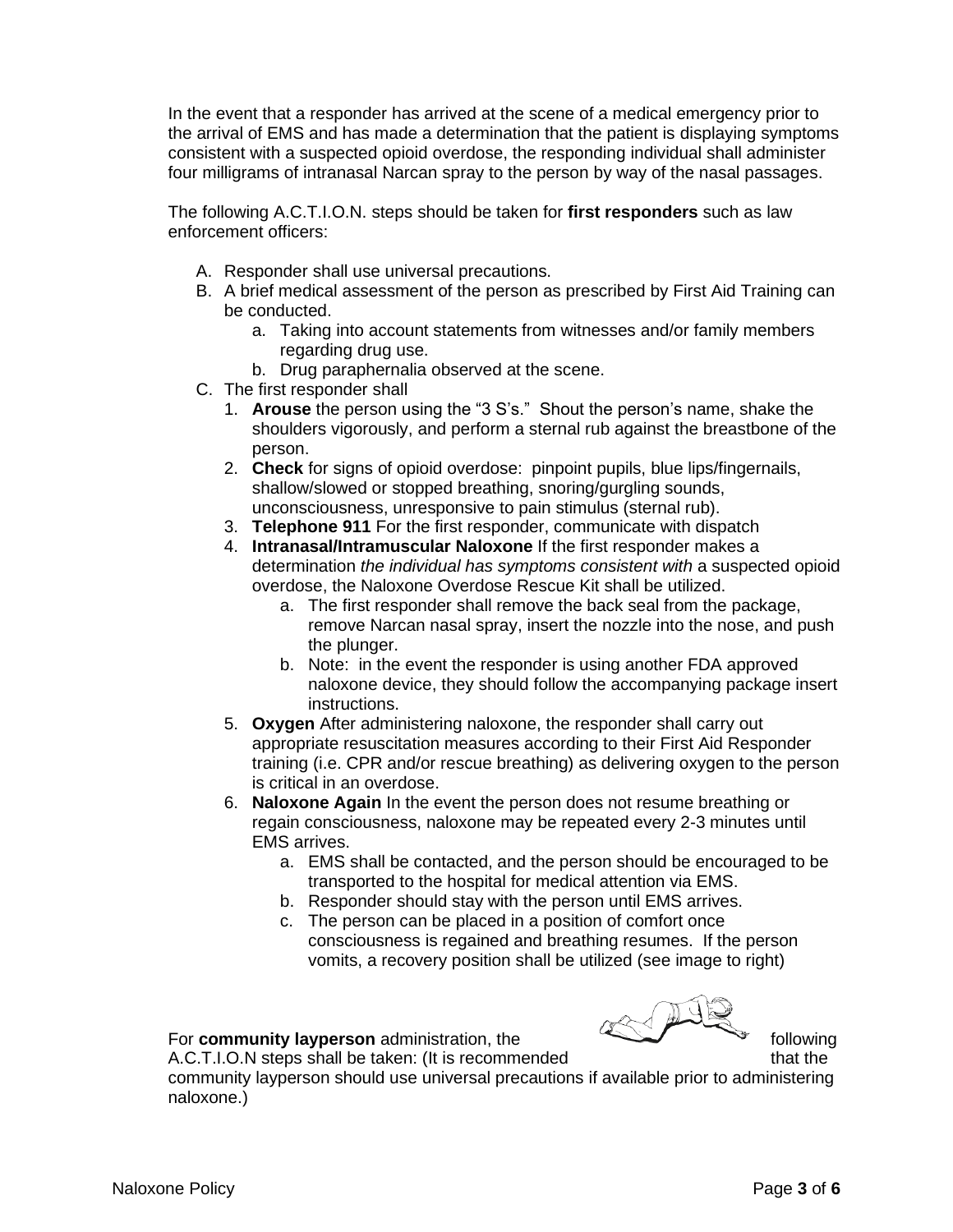- A. **Arouse** the person with the 3 S's: Shout the person's name, shake their shoulders vigorously, and perform a sternal rub by making fist and rubbing it along the breastbone of the person to check for pain response.
- B. **Check** for signs of an opioid overdose which may include some or all of these symptoms: pinpoint pupils, shallow/slow breathing or no breathing, gurgling/snoring-like sounds, unconsciousness, unresponsive to pain stimulus
- **C. Telephone 911**
- D. **Intranasal/Intramuscular Naloxone** administer intranasal naloxone by removing the back seal from the package, inserting the Narcan nasal spray nozzle into the nose, and pushing the plunger. *Note: in the event the responder is using another FDA approved naloxone device, they should follow the accompanying package insert instructions.*
- E. **Oxygen** As oxygen is critical to survival, the responder can deliver 2 rescue breaths initially and then 1 breath every 5 seconds, or perform CPR, or follow dispatch instructions. The responder can do what they are comfortable in performing and according to what they are trained to do while waiting for EMS to arrive.
- F. **Naloxone Again** If the person does not resume breathing or regains consciousness after the initial dose of Narcan nasal spray, the responder can repeat naloxone every 2-3 minutes until the person resumes breathing, regains consciousness, or EMS arrives.
	- a. Responder should stay with the patient until EMS arrives.
	- b. The person can be placed in a position of comfort once consciousness is regained and breathing resumes. If the person vomits or if the responder must leave the situation, a recovery position shall be utilized (see image to right)



# 2. REPORTING

A complete report of the incident shall be completed per the responders organizational policies for internal reporting.

3. EQUIPMENT AND MAINTENANCE

It shall be the responsibility of the responders to inspect Naloxone Overdose Rescue Kits issued to them prior to the start of each shift (in the case of law enforcement) or at a minimum monthly, to ensure that the kits are intact. The responder will be responsible for their assigned Naloxone Overdose Rescue Kit and must be able to account for it at all times.

#### Expiration:

*Please follow the expiration date printed on the blister pack of the NARCAN Nasal Spray Product you have. It is important to check your box of naloxone to ensure expiration date, and to make arrangements for replacement 3-6 months prior to expiration.*

## *Storage:*

*Store NARCAN Nasal Spray in accordance with the storage instructions found in the package insert included with NARCAN Nasal Spray product you have.*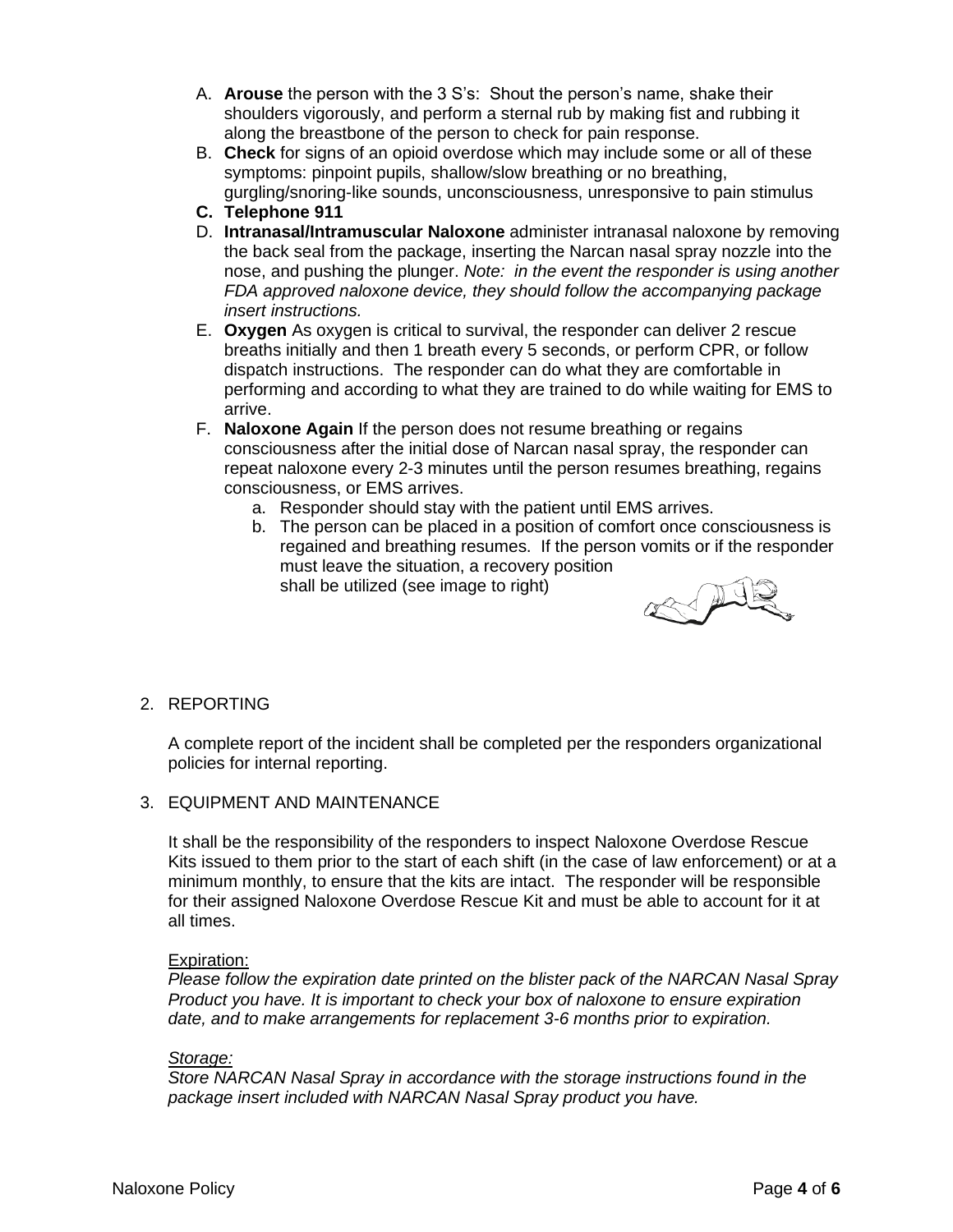# 4. DISTRIBUTION

For community naloxone distribution, any organization that distributes Naloxone Overdose Rescue Kits **obtained from CMHPSM** will need to have at least two staff/representatives complete the Train the Trainer course from a CMHPSM approved trainer. Each organization will be responsible to:

- A. Store the Naloxone Rescue kits in accordance with the storage instructions found in the package insert included with the NARCAN Nasal Spray product you have. Naloxone Overdose Rescue Kits should be stored in a secure, lockable cabinet limited to individuals who have received the Train the Trainer training.
- B. Train individuals how to respond to opioid overdoses using the:
	- a. Take ACTION curriculum protocol and PowerPoint (Exhibit F) OR
	- b. At the minimum, educate the individual using topics covered in the Opioid Overdose & Naloxone patient education brochure (Exhibit G) OR
	- c. Utilize the web-based naloxone training found on [www.overdoseACTION.org.](http://www.overdoseaction.org/) OR
	- d. Attend another approved training by CMHPSM/MDHHS
	- i. Note: Any virtual training efforts must be preapproved by CMHPSM
- C. Sign a Receipt of Naloxone Overdose Rescue Kit (Exhibit H) and submit to CMHPSM.
- D. Sign a Memorandum of Understanding (MOU) with CMHPSM if receiving Naloxone Overdose Rescue Kits for further distribution outside of agency staff (Exhibit I).
	- a. If an individual does not have an affiliated organization or the organization is unable to sign a Memorandum of Understanding (MOU) with CMHPSM, they will need to work directly with CMHPSM to coordinate getting the distribution of naloxone rescue kits to trained individuals. CMHPSM may recommend the state naloxone portal or another local organization who has an MOU who can verify the training occurred and distribute a kit. This will be considered on a case-by-case basis and CMHPSM will need to document reason why an MOU cannot be obtained.

## 5. REPLACEMENT

Naloxone Overdose Rescue Kits that have been used should be replaced. In the event the inventory is nearing depletion or expiration, the agency should notify the CMHPSM to determine if additional resources are available to replenish the supply 3-6 months prior to expiration date.

#### 6. ORDERING

Naloxone Overdose Rescue Kits and/or boxes of Naloxone can be ordered by trained individuals and organizations by contacting CMHPSM or completing the CMHPSM Naloxone Order Form available on the CMHPSM website (https://www.cmhpsm.org/opioid-overdoseprevention-naloxone).

To order Naloxone CMHPSM will need the following information:

- Ordering Individual's Name
- Organization
- Date Trained
- Trainer/Training Organization Name